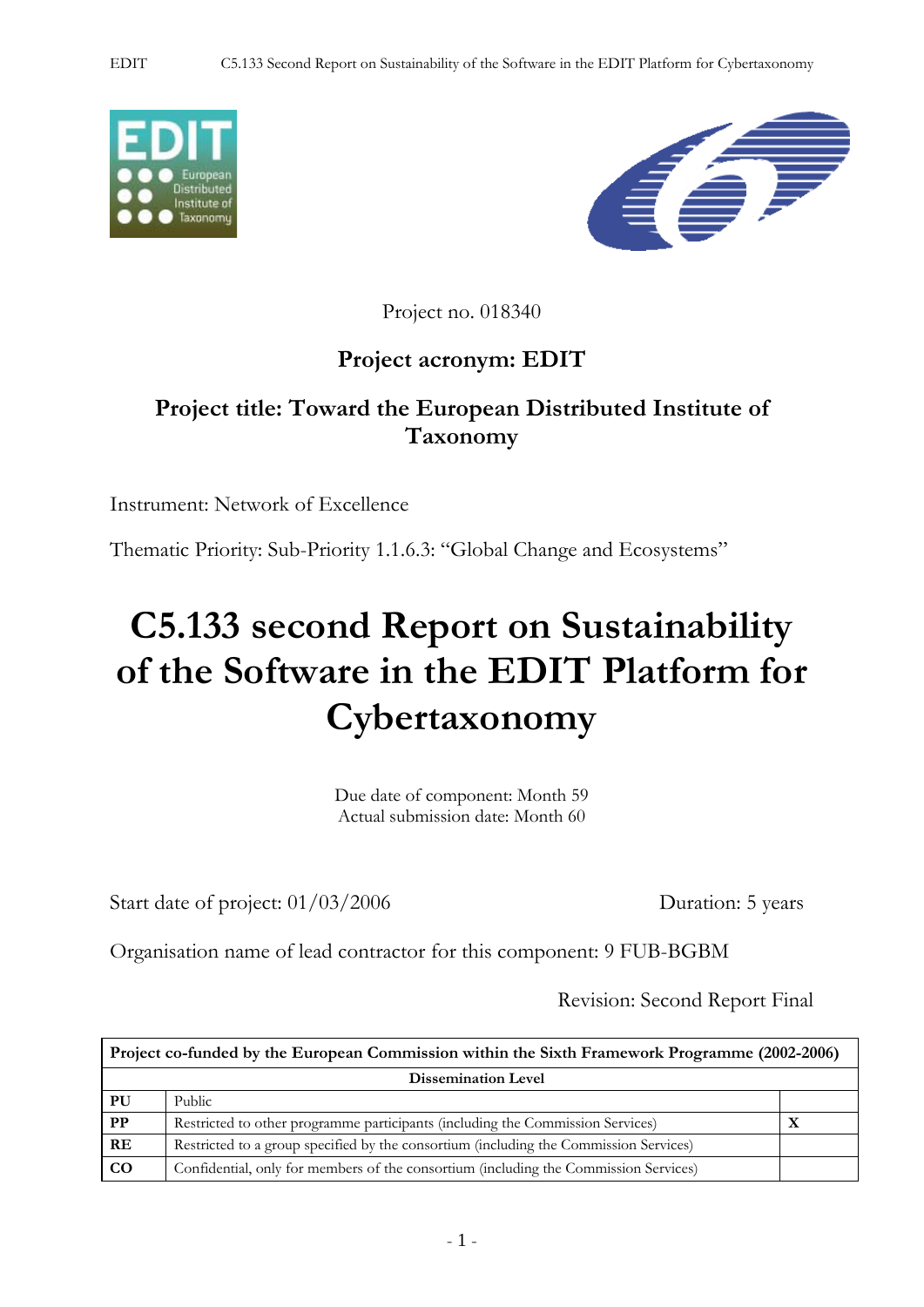## **C5.133 Second Report on Sustainability of the Software in the EDIT Platform for Cybertaxonomy**

#### **Executive Summary**

The software produced in the framework of the EDIT Platform for Cybertaxonomy has been put under a public license and is distributed as open source. Sustaining the EDIT Platform thus means supporting the open source environment that allows maintenance and further development of the Platform.

All partners involved in Platform software development are committed to support further development in the context of in-house projects and to attracting further project funding to improve the Platform. Larger externally funded projects that support parts of the Platform functionality and that are already in place include PESI, SYNTHESYS II, BHL-Europe, VIBRANT, i4Life, OpenUp!, and GBIF-Germany. Two proposals to the European Commission have passed the initial threshold and an increasing number of applications are being submitted to international and national funding agencies. Some partners have already declared their intention to continue to make core staff time available to support Platform services or tool development.

A campaign is being conducted to both popularise and test the usability of Platform software. First results of this can already be seen, for example, major European botanical institutions have identified the Platform as the most suitable software for e-Flora development, and the partners hosting the Fauna Europaea and Euro+Med Databases will move these major checklists into the Platform environment.

However, especially in taxonomic data management, long-term dependability is a key for acceptance. The modern technological basis of the Platform architecture forms a base for long term joint development and support, as well as for versatility and fancy software features. Acceptance of new software is a slow process, and confidence in its sustainability is a key issue for decision makers. Successes in project applications and the increasing number of uses of the Platform is an encouraging sign that EDIT's comprehensive and collaborative approach is starting to provide the promised synergies. This needs to be followed up by the partner institutions with commitment of core resources. To be able to hold together the developments under the EDIT label, the future coordination of core elements of the Platform needs to be reliably secured.

An important step in that direction has been taken by the decision to carry on the work of EDIT's Information Science and Technology Committee (ISTC) as a committee under the Consortium of European Taxonomic Facilities (CETAF). The ISTC has decided to form a subgroup specifically concerned with the management and governance of the Platform's open source software. This is on the one hand to ensure coordinated and joint technical development. On the other hand, this will ascertain adequate representation of the stakeholder institutions and projects.

While current economic conditions have not permitted EDIT institutions to come forward with direct financial support for personnel executing the coordination tasks, we are confident that at present the momentum can be maintained and steadily increased through project resources and existing institutional commitments.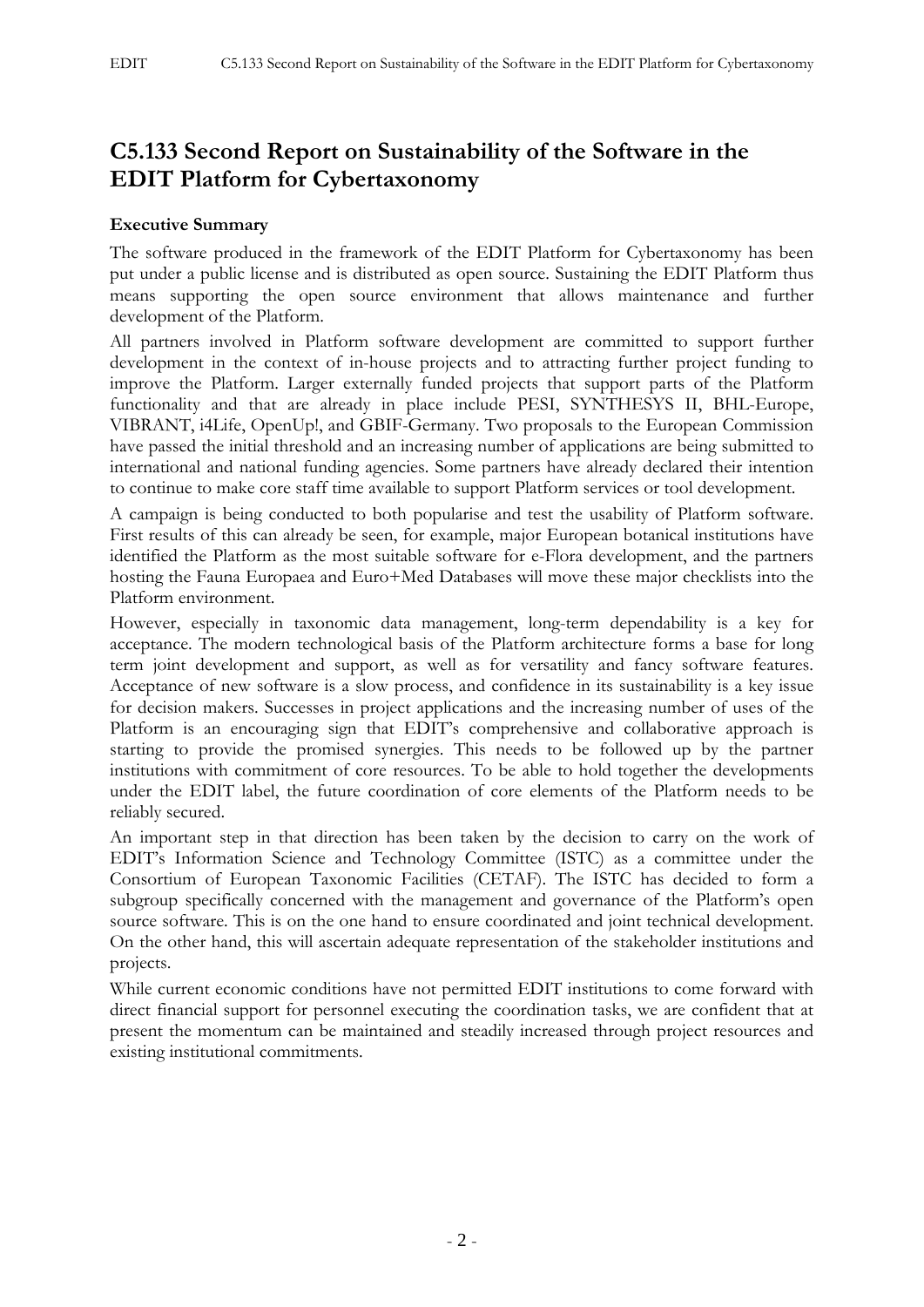## **1. Introduction**

The EDIT Contract defined a sustained Internet Platform for Cybertaxonomy as an outcome of the project, aiming "at the creation of a network of European Service Centres where individual institutions or small consortia take responsibility of ... software or information systems (Annex 1). The explicit collaborative nature of this endeavour stood in contrast to past monolithic software developments based at individual institutions, and it has proven to present a major challenge in the project. Workpackage 5 managed to produce a software architecture and software applications that adhere to the requirements defined at the outset of the project. Sustainability of the achieved results remains a challenge for EDIT institutions. Progress made to reach this aim is the focus of this report, which is a revision of the one delivered in February 2010. Institutional policies vary among EDIT institutions and are not determined by the taxonomic workflow alone; in many cases these decisions are determined more by the necessities of the institutions administration and public relations, etc. Software developed as part of the EDIT Platform therefore had to be compatible with a range of options that are present in EDIT institutions. This was one of the main reasons to devise a new software architecture for the EDIT Platform for Cybertaxonomy. This architecture consists of several layers of specifications, software code, and software applications.

At the basis is the "Common Data Model" (CDM), which specifies the content and structure of the data handled in the Platform. It covers the entire scope of data needed in the taxonomic workflow, aiming at the production of monographs, faunas, floras, and checklists, both on the web and as print-output.

The CDM provides the specification for a "CDM Data Store", which is the repository of data used by a specific group of users (e.g. the authors of a web revision or contributors to a checklist). One of the requirements defined by EDIT institutions was scalability of the Platform, ranging from single-user application to institutional networks and Internet-based collaboration.

To access, edit and process data in the CDM Data Store, functions and procedures have been programmed, which are united in the "CDM Library". In addition to general programming code needed for the handling and processing of data, the CDM Library contains a comprehensive set of routines and procedures specific to the taxonomic domain, for example those based on the rules laid down in the international codes of nomenclature.

Database access is isolated from the functional code in the CDM Library, which has been programmed using the Java programming languages. This allows institutions to freely choose their database management system and operating system, which was another one of the basic requirements defined at the outset of the EDIT project.

The CDM Library provides programmers with an "application programming interface", as well as with "web services", both defining functions which programmers can use to compose a software application. Within the EDIT project, several applications have been produced in order to put these developments to use. The most important examples are the "EDITor" as the tool for data entry and manipulation and the "Data Portal", which is used to publish the content on the web. The Platform has also been integrated with pre-existing tools of partner institutions, for example the CATE software, which is fully based on the CDM Library, and the XPER<sup>2</sup> software, which handles the descriptive data for CDM stores while maintaining its stand-alone capabilities. Finally, there are a number of corollary services, mainly in the geographic and bibliographic domain, which are used by the Platform but can also be used independently.

This illustrates the new possibilities the CDM-based Platform offers for the integration of different software development efforts. However, the main requirements (comprehensiveness, platform independence, scalability) imposed a high level of complexity on the over-all development. Sustainability of the Platform will to a large extent depend on the management of that complexity.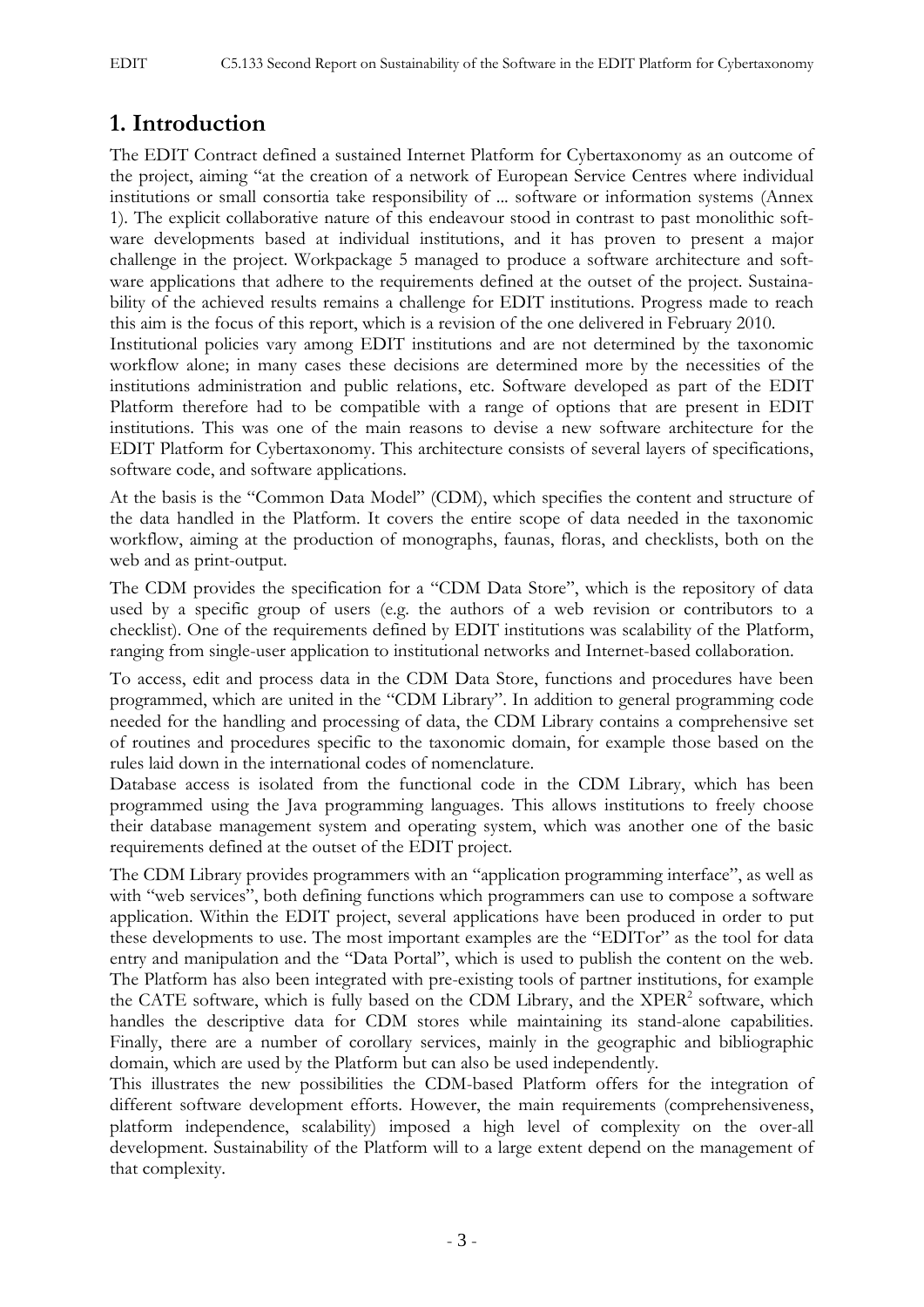## **2. Open source software and commercial options in EDIT**

The EDIT Consortium Agreement clearly states: "Software and data standard development produced in the course of the project will be put under a public license" (Annex 2). This reinforces statements in the Contract's Description of Work (DoW) indicating that EDIT will produce and use open source software (Annex 3) as far as possible. This principle has been followed in the creation of software for the EDIT Platform for Cybertaxonomy, taking into account that underlying server operating systems and databases in use at EDIT institutions may also be commercial products. Software developed with EDIT funding for the Platform was put under open source public licenses and makes use of software libraries created by the general open source community (Annex 4).

This excludes the option to sell Platform components as commercial software. However, as open source communities demonstrate, there may be options to offer paid-for services such as packaging, training, and implementation of special features (which subsequently have to be released to the public). These options have to be explored over the next years, however, at present they are not expected to cover more than a fraction of the basic cost to sustain the software. The single most important source of funding for institutions taking responsibility for software components will be use and further development of the Platform within the scope of soft-money projects. The big advantage of the modular and open architecture (see section 1 above) is that projects aiming at specific implementations can build on and contribute to the common development effort. However, when relying on soft-money projects provisions have to be made to bridge gaps in funding.

The EDIT Information Science and Technology Committee (ISTC) provided an institutional representation in the development process of the Platform throughout the project. The ISTC is one of the EDIT activities that will be continued in the framework of the Consortium of European Taxonomic Facilities (CETAF). In its last meeting within the EDIT project in January 2011 in Paris, with some additional CETAF members already present, it was decided to form a subgroup concerned with the issue of further development of the EDIT Platform, in which all developers active in Platform development and representatives of their institutions should plan a joint management structure for the future.

### **3. What is implied in sustaining the Platform?**

#### **3.1 General aspects**

In July 2009, a survey of the EDIT partners active in WP5 software development resulted in a wish-list with about 4 full time positions distributed among partners to maintain current activities. The Board of Directors has indicated that no immediate support on that scale can be dedicated from institutional core funding while the Platform tools are not yet in widespread use. Instead, project funding was recommended for the time being and this course was followed over the past year, successfully expanding the user base and anchoring the Platform in a number of projects and new communities. However, project funding will always be directed towards specific aims of the respective funding programme, not at sustaining the infrastructure itself. So at this moment, we will have to identify the issues involved and assess where priorities should be set and what and when the development of the Platform is at risk.

5 cross-cutting issues can be identified for Platform sustainability:

- a. Ensuring continuing usability (including bug fixing, helpdesk, imports, and minor extensions).
- b. Extension of usage, dissemination activities and cooperation with non-EDIT partners.
- c. Ensuring compatibility (with new versions of operating systems, database management systems, and used open source software libraries; with extensions contributed by new projects and partners; with new hardware, etc.).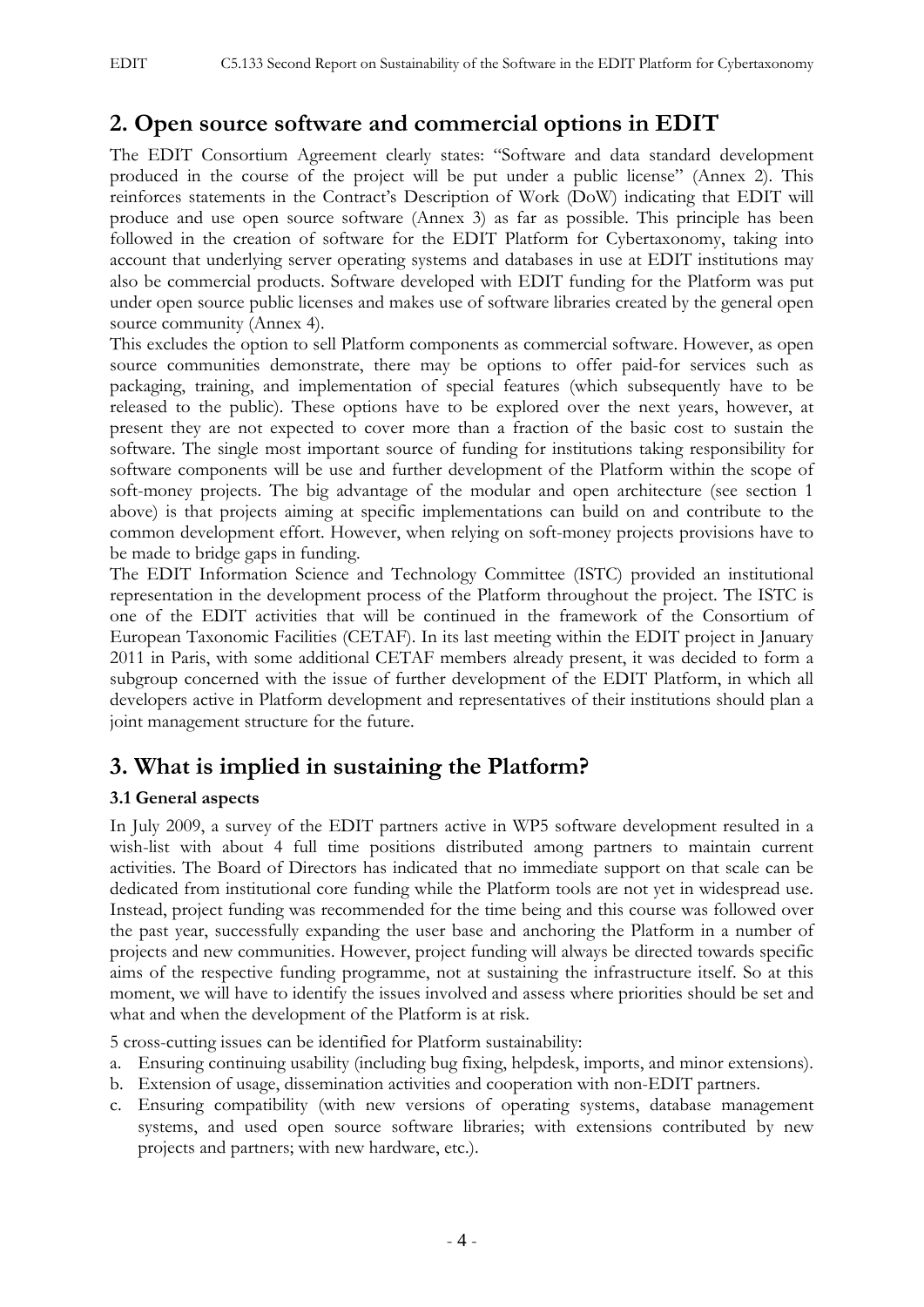- d. Extension of functionality (e.g. to link with collection management software, phylogenetic software tools, better integration with descriptive tools, etc.).
- e. Managing the software life cycle (e.g. major revisions of parts of the library in view of experience gained in usage and with respect to new technological developments).

Points a-c above are essential coordinating activities, aimed at maintaining functionality and momentum, while activities under points d and e are not essential, at least not immediately, and could be addressed by new projects (institutional or soft-money funded). The present situation with respect to major Platform components is as follows:

#### **3.2 CDM Library and developer group coordination**

Was: WP5 Task 2, lead: BGBM Berlin

The library provides the base for all CDM-based products in the Platform. The Information Science and Technology Committee of EDIT concluded that there is a need for an open source management structure that ensures the technical coordination of the development effort. The discussion about the development of the code should be controlled by the developers (project or core staff) who are directly working with the CDM library and its interfaces (currently up to 15 people). However, institutions also need to be assured that their interests as stakeholders in Platform development are duly represented. In some cases, this may be achieved by their presence in the developers group. However, this needs further discussion, because confidence of the institutional stakeholders will be a prerequisite for long-term Platform development.

A subcommittee of the ISTC will be formed in the near future to develop both governance and management models for the open source development. Immediate tasks of that group will be to clearly re-define the scope of Platform development and to propose an open source management scheme (e.g. following the approaches used by established open source communities such as Apache or Eclipse). Further issues are decisions on the CDM development environment and development group tools (such as the currently used TRAC task management).

The Platform and the CDM library has become a central element of the **BGBM**'s biodiversity informatics strategy. The **BGBM** can currently offer to drive the development in collaboration with other interested parties. As there are several internal project directly connected to this task, some resources are available to continue the process, especially with respect to hosting the CDM development environment and tools (as long as no other permanent solution if decided upon), training of new software developers in using the CDM library, documentation of the CDM library, and incorporation of the Platform development into new funding applications. Externally funded projects that play a role in this context include PESI (until April 2011, with CETAF partners **MNHN, NHM, UvA**), ViBRANT (until 2013; lead: **NHML**, with **RBINS**, **UvA**, **MfN,** and **BGBM**), i4Life (until 2013, with **MNHN** and **BGBM**), and several pending and forthcoming applications to the German research council (DFG). **RBGK's** considers the Platform in the context of the nationally funded eMonocot project and the continued development of the CATE software (based on the CDM library). The Platform software has also been targeted and budgeted as a component of the LifeWatch infrastructure, and an infrastructure project proposal to the EU piloting parts of this infrastructure has been submitted, integrating the services of the EDIT Platform for Cybertaxonomy into LifeWatch workflows. This proposal has passed the initial threshold with an excellent ranking.

The e-Floras initiative is consortium including the major herbaria among CETAF members (Vienna, Meise, Helsinki, Paris,, Berlin Madrid, Geneva, Leiden, Kew). The group has formed under EDIT WP3 and intends to continue its activities. Principles for collaboration were developed and a major proposal to the EU was made by the partners to support the creation of an international e-Floras environment building on the EDIT Platform software. The proposal passed the first evaluation threshold.

Taken together, we think that these institutional commitments, funded projects, initiatives and proposals provide a sound base for further steady development of the EDIT Platform.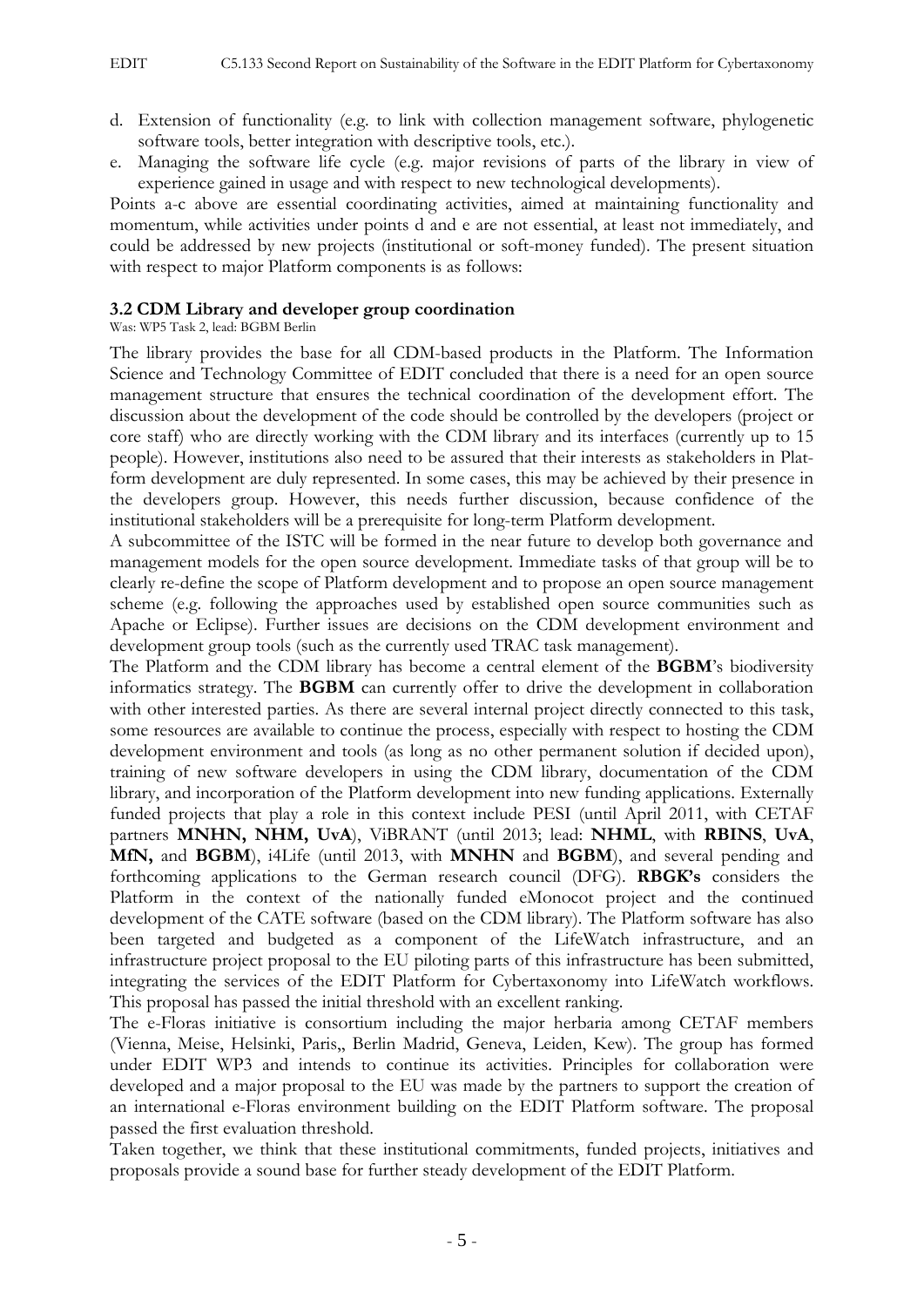#### **3.3 Descriptive tools**

Was: WP5, Task 6; lead: MNHN/UPMC, Paris

Originally, the area of descriptive information (including, e.g., morphological descriptions of species, and identification keys) was not included in the EDIT platform priorities. However, over the past year the collaboration with the LIS (Laboratoire Informatique et Systématique, **MNHN/UPMC**) in Paris was intensified and now extends well beyond the import and export functionality (using the SDD standard) originally deemed achievable.

LIS developed the software application Xper<sup>2</sup>, which is distributed free by the university Paris 6 under a Creative Commons License. Xper<sup>2</sup> can be used independently as a stand-alone system, but it is now also integrated with the EDIT Platform. Xper<sup>2</sup> is now able to run directly on the CDM classes and thus complements the Taxonomic Editor (EDITor) by allowing users to add descriptive data related to taxa already listed in a CDM database and offering interactive multiaccess keys based on these descriptive data<sup>1</sup>. The same data can also be used by CDM functions to compute single access keys and taxonomic descriptions in natural language for print publishing or through CDM Data Portals.

The import/export SDD/CDM software developed in the context of the Platform, same as the output routines for "natural language" descriptions and the access and storage routines for structured data used by Xper<sup>2</sup> form part of the CDM library and are thus in the public domain. Further development and implementation into the Platform as well as updating of the documentation is ensured by permanent staff of the LIS in collaboration with staff at the BGBM, but also by means of collaboration within the ViBRANT project.

#### **3.4 Geo-Platform**

Was: WP5, Task 4; lead: RMCA, Tervuren

The development of the Geo-Platform components has mainly been driven by RMCA and CSIC-MNCN, with collaboration from MIZPAN and other partners. Because of continuing staffing problems at CSIC, RMCA had taken over the activities for the last project year.

For the Geo-Platform the following activities should be maintained: the map services, the mapviewer interface, addition of freely available base maps, and training activities. **RMCA** is willing to maintain geospatial components beyond the EDIT project, committing to host the principal site for the services in collaboration with the National Botanic Garden of Belgium **(NBGB)** in Meise and with other institutions which showed interest in mirroring the services. A load balancing function will be implemented to enhance performance; however, to scale up to growing demand it may be necessary to turn to external service providers in the future. RMCA agreed also to maintain the associated documentation, which will be available online and accessible to the community for supplying additional materials and update content<sup>2</sup>.

Further developments of the GeoPlatform tools will be integrated into new soft-money projects<sup>3</sup>. RMCA activities in the context of SYNTHESYS 2, GBIF, and collaborative projects with African partners (funded until 2012) are using the GeoPlatform and contribute to further sustain it. The EDIT Mapviewer was accepted for use in the AEGOS (African-European Georessources Observation System) and CABIN (Central African Biodiversity Information Network) projects. Some further project applications are pending. In the training and documentation context, collaboration exists with the geospatial activities of the GBIF secretariat and the French GBIF node. We know that other EDIT partners have GIS-related staff, so there is further potential for support, which may play a role in future sustenance of this part of the platform.

1

<sup>&</sup>lt;sup>1</sup> See links in C5.161 "User documentation for the management and integration of descriptive data ... " and M5.43

<sup>&</sup>quot;Final presentation of the CDM capabilities on descriptive data through the selected exemplar group". 2 See: C5.160 "Meta-documentation report".

<sup>&</sup>lt;sup>3</sup> See also: C5.156 "Comprehensive report on technical continuity and sustainability of the Geoplatform ....".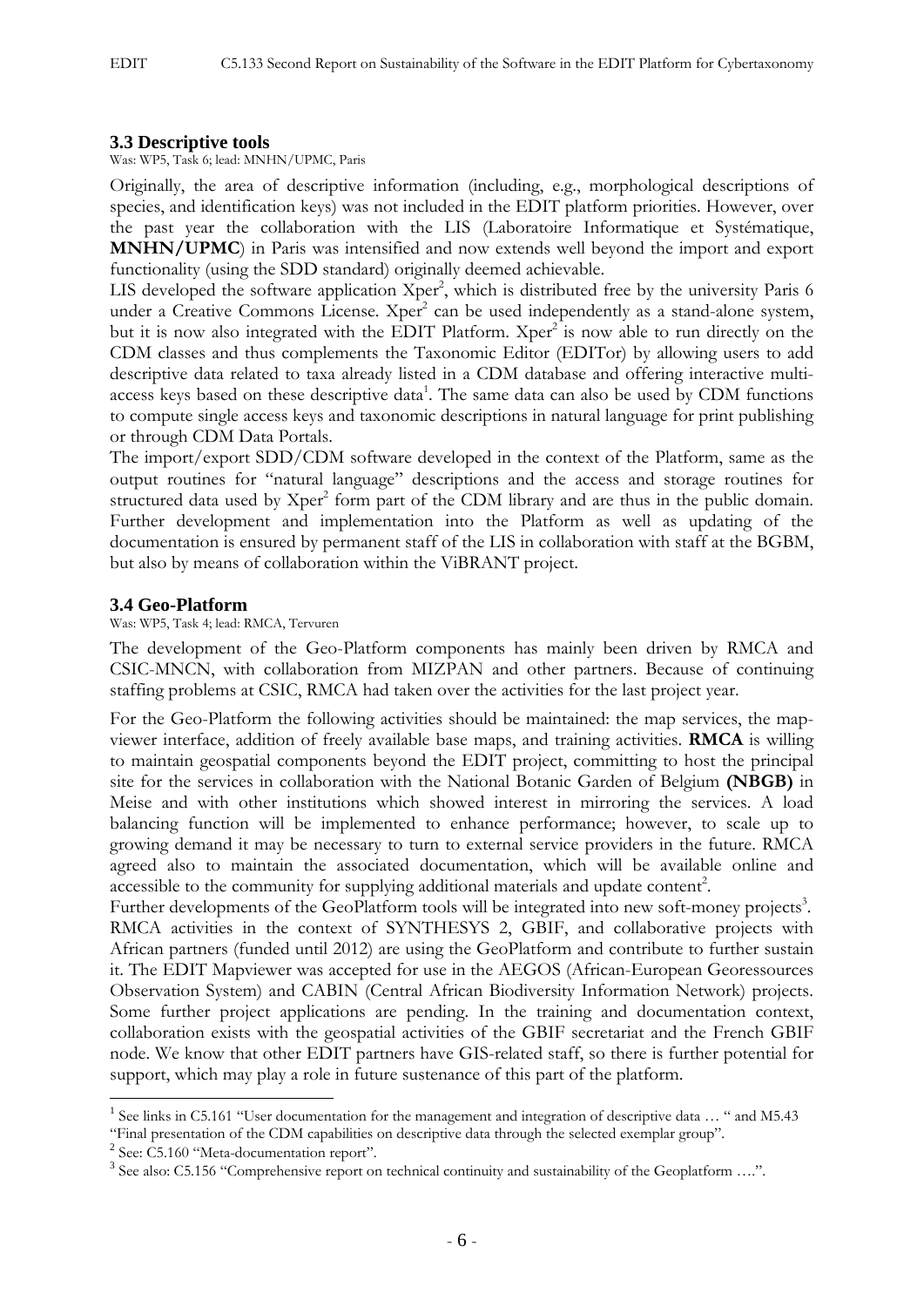#### **3.5 Virtual Taxonomic Library (ViTaL)**

Was: WP5, Task 3; lead: MfN, Berlin

After transferring EDIT's task 5.3 from the NHM in London to the MfN Berlin in the beginning of 2010, further development of ViTaL was closely coordinated with the Biodiversity Heritage Library Europe project (coordinated by the MfN). The catalogue components of EDIT ViTaL were merged with the respective BHL components, and the ViTaL component of direct access to (sources of) subscriptions of digitised literature were incorporated into a joint ViTaL/BHLE development. The ViTaL web portal accesses a references index built by the common library network GBV (Gemeinsamer Bibliotheksverbund, Göttingen). VZG, the head office of the GBV, handles the relationships with the providers of the proprietary PICA+ Software from OCLC within their existing full-access agreement and provides full support (this has been the major and finally insurmountable obstacle for EDIT with the previously used MetaLib product). The *Global References Index to Biodiversity* short *GRIB* (http://grib.gbv.de/) supports scientists in their search for relevant biodiversity related literature and librarians in their task to digitise legacy literature to make it freely available.

The index is part of the BHL-Europe technological infrastructure and service – also for the ViTaL portal. It will be maintained and further developed until the end of the BHL-Europe project and beyond. Further arrangements have been made with the VZG to continue the established service: MfN and VZG as the leading partners of the GRIB development agreed on a cooperation on the GRIB until February 2020<sup>4</sup>.

Costs for sustaining the updating of library catalogues and subscription information in the ViTaL context still have to be assessed, but will be substantially lower than those previously anticipated.

#### **3.6 The EDITor - EDIT Taxonomic Editor**

Was WP5 Task 6; lead: BGBM

**BGBM** is willing to commit resources (core staff if necessary) to maintain the EDITor with respect to functionality, training and momentum (an estimated 3 PM p.a. if set in a team with the CDM and CDM Library work). Limited additional input from user institutions will be required e.g. for internationalisation. Implementing additional features will require additional resources, which are expected to be partially realised in the course of new projects (such as the parts of the GBIF-Germany project that aim at usage of the platform in the German systematics community).

#### **3.7 CDM Data Portal**

Was WP5 Task 8; lead: BGBM

1

**BGBM** offers to continue hosting the Drupal-based Data Portal Websites in place by the end of the EDIT project period (currently: Cichorieae, Palmweb, Euro+Med PlantBase, Flore d'Afrique Central, Flora Malesiana, Campanula Portal, Flora of Cyprus). In due time, the respective CDM Data Stores and Portals should move to the stakeholder institutions, namely **RBG Kew, NBGB Meise**, and **NMN Leiden**. Support for Portals set up at other institutions needs to be negotiated, especially if additional functionality is required (this normally occurs in the context of new projects with associated funding and may also imply implementation of new functions in the CDM library). Examples include the setup of CDM portals for butterflies at the **MfN,** for the Euro+Med Plant Base at the BGBM, and for the German national standard lists in collaboration with the German Federal Agency for Nature Protection, all funded in the context of the German GBIF-D project.

<sup>&</sup>lt;sup>4</sup> See also: C5.151 "Sustainability review. A review of the commitments already made and the further commitments necessary to ensure the sustainability of the references index".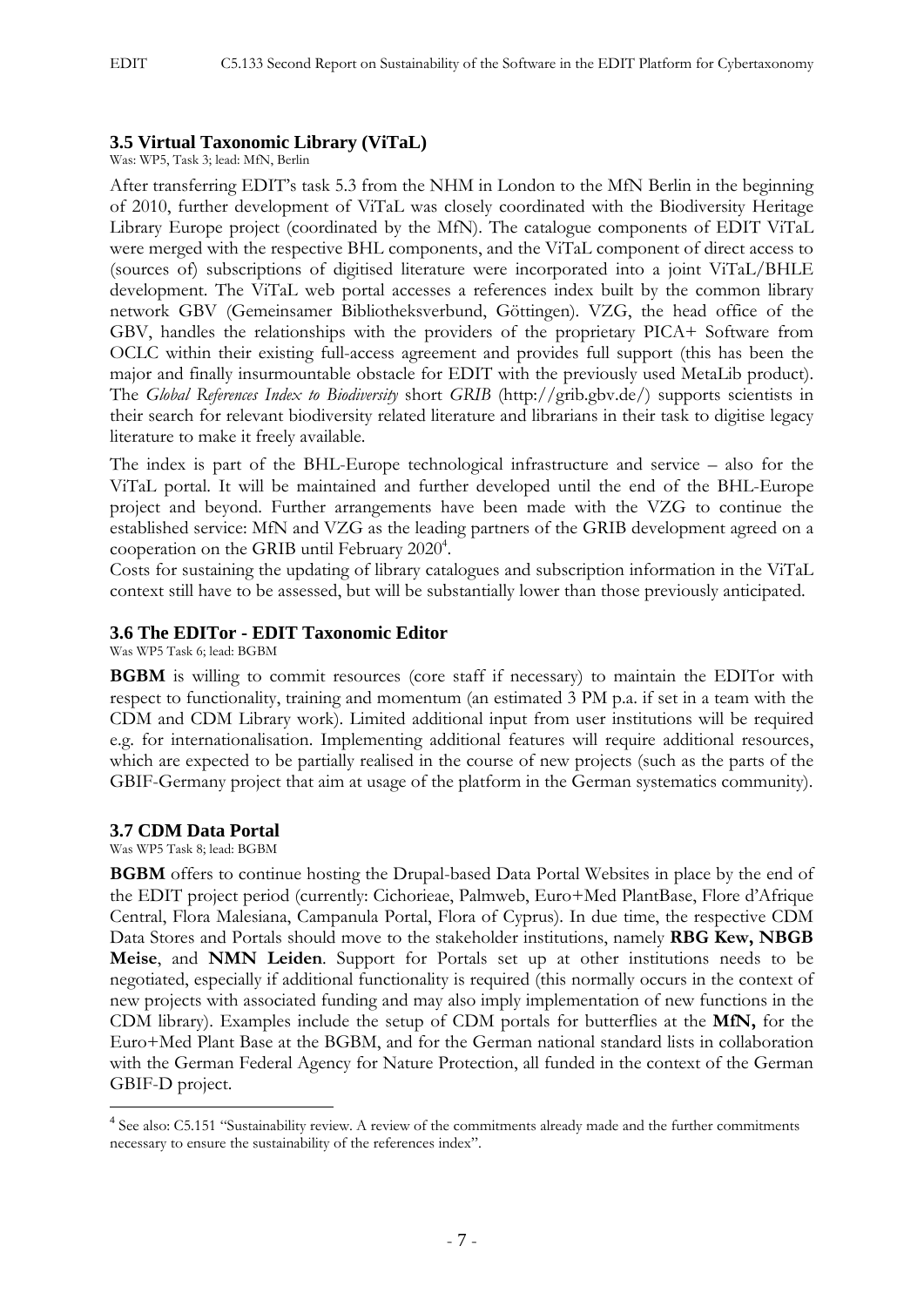As experienced by the Scratchpad group, updating the underlying Content Management System Drupal may be a problem in the future and increase the costs of the implementation of new functionality in the Data Portal. The EDIT-CETAF consortium should think about a way to jointly support the maintenance of the various Drupal-based developments.

#### **3.8 Further applications: EDIT Cybergate, BD Tracker, Specimen Explorer**

The Flash-based Cybergate website needs no further technical development but continuous updating of the linked EDIT components and their descriptions. Texts and links needs to be provided by the **partner institutions** responsible for that component. **BGBM** commits to continue hosting the Cybergate page and including the information provided by partners.

The **BGBM** offers to continue to host the Drupal based BD Tracker and provide the technical maintenance. However, data provision (the description of non-Platform software useful for taxonomists) is not included. For descriptive systems and geo-tools, we hope that the **LIS** in Paris and **RMCA** in Tervuren, respectively, will continue their input. For other types of software (also, e.g., molecular bioinformatics tools and collection management software, both not yet included), **partners** should take responsibility. The organisation for Biodiversity Information Standards (TDWG) has been approached to consider taking over the BD Tracker.

The Specimen Explorer web portal is based on the BioCASE/SYNTHESYS software, connected to the GBIF cache database, and a generic query expansion that allows to connect providerdefined checklists to provide (e.g.) synonyms. It provides an ABCD interface to the CDM to store the specimen and observation records retrieved. **BGBM** will continue to support the BioCASE/SYNTHESYS portal software (and the Berlin GBIF mirror) through the SYNTHESYS-2 project (project period ends in August 2013) and the OpenUp project (March 2011-Februar 2014). The system is also used for the GeoCASE Portal at the **MfN** and in the context of several pending applications to the German research council (DFG). **RMCA** plans to continue to use and adapt the software for their African partner institutions through the "Belgian Cooperation". RMCA hosts a GBIF mirror and already installed the infrastructure to have a mirror in Kinshasa, too. The CABIN project uses the same software and BioCASe providers are also used in the context of the STERNA project. RMCA are offering these services both to the staff of their museum and the African partners, so they acknowledge that this is part of the work of the Cybertaxonomy unit and will be maintained beyond EDIT. However, third party funding will be thought for expansions and major software upgrades.

## **4. Conclusion**

The EDIT project has set out to provide a platform-independent comprehensive base for open source software development in the field of taxonomy, using up-to-date technology and linking into existing resources by a strict adherence to community standards. The result is the EDIT Platform for Cybertaxonomy. The project succeeded in providing the complete architectural framework, a comprehensive programming library, and software using and demonstrating the utility of the approach taken. The third revision of the Platform library and software applications, published towards the end of the EDIT project phase, has attracted further projects that recognise the significant synergies that can be achieved by joining the existing framework.

While current economic conditions have not permitted EDIT institutions to come forward with direct financial support for personnel executing the coordination tasks, we are confident that at present the momentum can be maintained through project resources and existing institutional commitments. We expect that the development of transparent procedures for further development and the clarification of governance structures will encourage more stakeholders, institutions and projects, to join the community which is applying and further developing the EDIT Platform for Cybertaxonomy.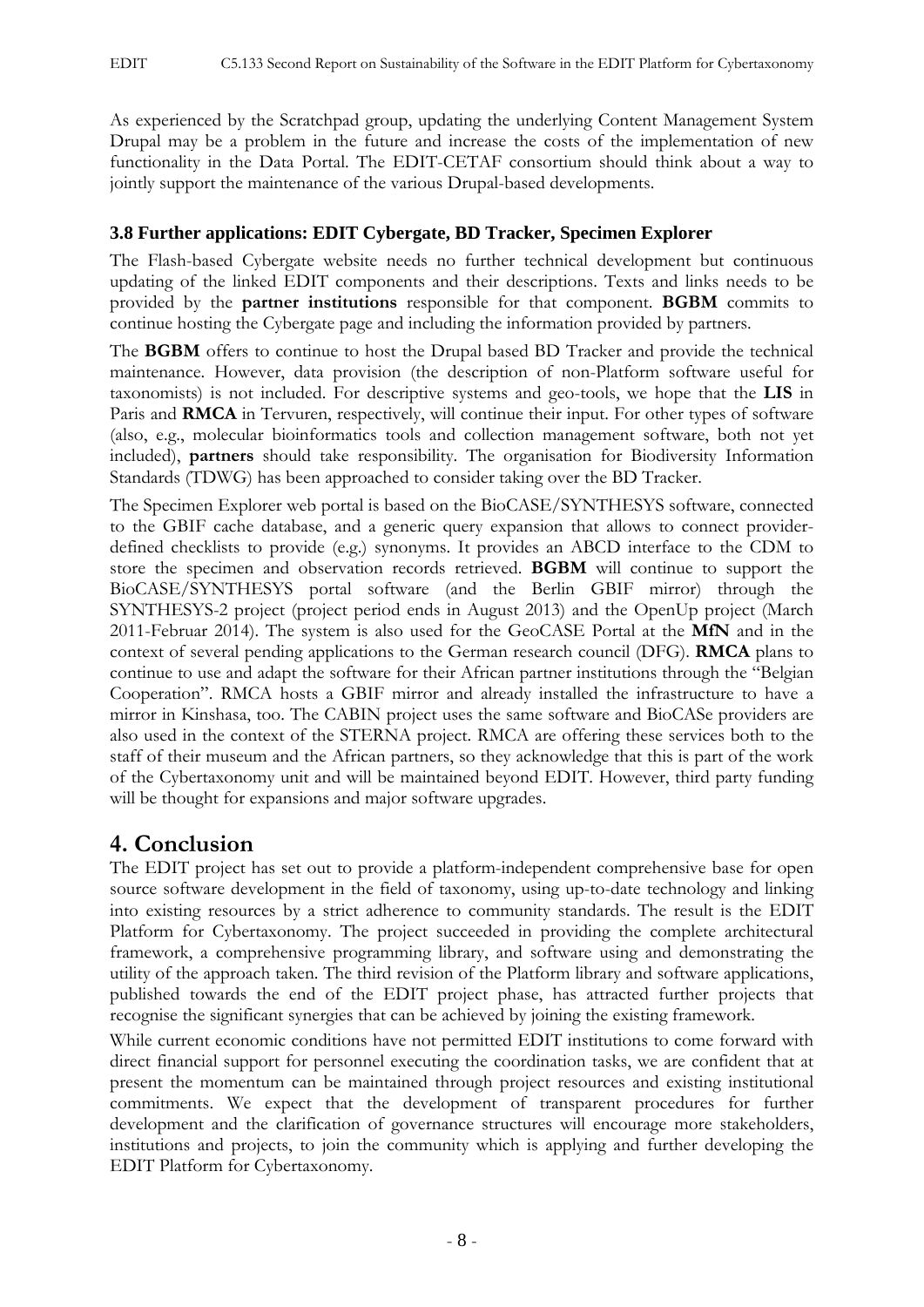## **Annex 1: Sustainability in the EDIT Contract**

"The integrating activities in WP5 with respect to the Internet platform for Cybertaxonomy have to lead to durable and sustained work processes and software components within the EDIT infrastructure. This activity aims at the creation of a network of European Service Centres where individual institutions or small consortia take responsibility for long-term help desk function and/or maintenance for software or information systems (digitisation, data provision, data harvesting, and analysis), ... [DoW p. 59]

An EDIT set of software programs and standards, specified, tested and implemented within the project and maintained and enhanced beyond the project's period in the spirit of open source software development, will not only forge an institutionalised European biodiversity informatics community, but also keep the development open for use and contributions through institutions not taking part in the initial network. [DoW p.66]

During the last two years of the project, an activity within WP3 will specifically address the sharing of responsibility for long term maintenance of the software components constituting the Platform. [DoW p. 68]

## **Annex 2: Software in the EDIT Consortium Agreement**

#### 9.4.6 Database and Software Access Rights

The provisions regarding Access Rights granted in this Consortium Agreement shall not apply in respect of any software programs or related source/object codes and documentation produced or used by any Party in the course of the Project.

#### **Software and data standard development produced in the course of the project will be put under a public license.**

However concerning Software programs and Database that are defined as Pre-Existing Know-How, the rules concerning ownership and Access Rights as defined in this Consortium Agreement shall remain applicable.

Access Rights to Software that is defined as Pre-Existing Know-How shall not include access to Source Code but only access to object Code. However Access Rights to Source Code may be granted subject to a separate agreement to be concluded between the Contractors concerned. [p. 43]

## **Annex 3: Software in the EDIT Contract**

EDIT will require a strategy for accessing data that is to be protected and this will be developed within WP6 Unifying Revisionary Taxonomy, WP5 and WP3. The data and **software developed through the EDIT network will be freely and openly available** and IPR issues will arise chiefly in relation with proprietary the shared software tools and proprietary or restricted datasets that are brought into the network to form part of the platform [soft]ware developed (see WP5 and WP6, …). [DoW, p. 32]

.. IPR issues related to software will be developed through interaction between the NSC and the BoD, with advice from an Intellectual Property Use and Dissemination Committee (IPUDC), if any. [DoW p. 43]

Improving production and dissemination of taxonomic knowledge is the raison d'être of EDIT. .... EDIT will address this problem, at its necessarily limited scale, by ...and by implementing the